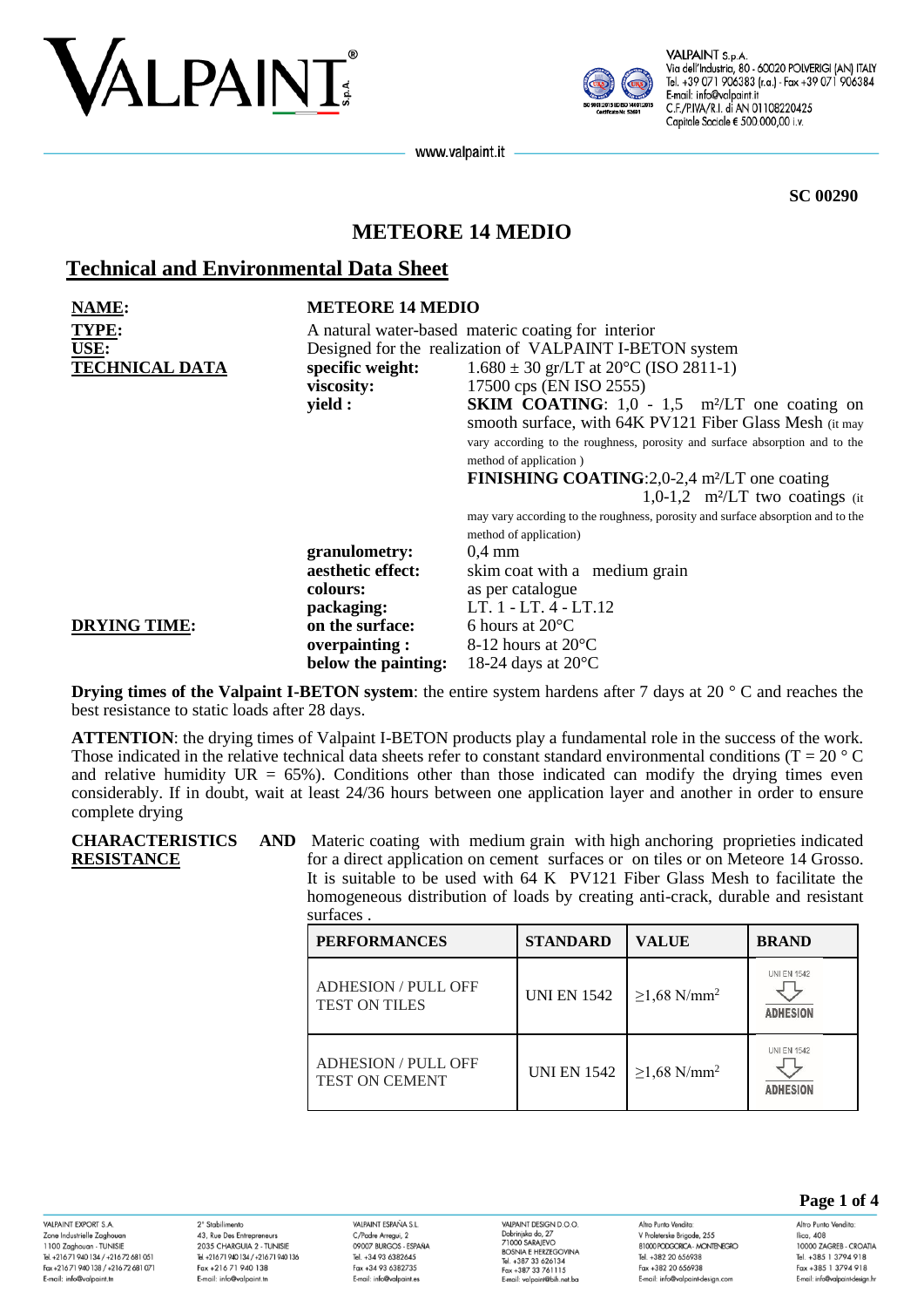



VALPAINT S.p.A Via dell'Industria, 80 - 60020 POLVERIGI (AN) ITALY Tel. +39 071 906383 (r.a.) - Fax +39 071 906384 E-mail: info@valpaint.it C.F./P.IVA/R.I. di AN 01108220425 Capitale Sociale € 500.000,00 i.v.

www.valpaint.it

#### **SC 00290**

#### **ENVIROMENTAL PERFORMANCES**

| <b>PERFORMANCES</b>                                        | <b>STANDARD</b>         | <b>VALUE</b>                                     | <b>BRAND</b>                                                 |
|------------------------------------------------------------|-------------------------|--------------------------------------------------|--------------------------------------------------------------|
| <b>ABSENCE OF</b><br><b>DANGEROUS</b><br><b>SUBSTANCES</b> |                         | <b>FREE</b>                                      | IPA<br><b>APEO</b><br><b>FORMALDEIDE</b><br><b>AMMONIACA</b> |
| <b>FORMALDEHYDE ISSUE</b><br><b>RATE</b><br>$\overline{X}$ | JIS A 1902-3            | X < 0.005<br>mg/m <sup>2</sup> h<br><b>F****</b> | K09025 - K09026<br><b>FORMALDEIDE</b><br><b>FREE</b>         |
| <b>VOC</b><br>On product to use                            | Directive<br>2004-42-CE | max $40 g/L$<br>(Ue Limit 200 g/L)<br>$A/I$ Cat. |                                                              |

#### **PREPARATION OF THE SURFACE**

**Surface with no humidity:** sand and level ceramic or similar tiles (no porcelain stoneware) as well as any reliefs on concrete substrates. Wash well with suitable detergents, eliminating dust, grease, soaps, weak paints and anything that can create detachment. When the substrate is dry and solid, grout the tile joints as well as any cracks and holes in the concrete with two-component Stucco SB30. This is to make the surface to be treated perfect and avoid subsequent sanding. After 24 hours at 20 ° C, apply a coat of Top Coat AR60 Lucido with a brush or a wool roller. The Top Coat AR60 Lucido must be catalyzed with CT80 and in this case diluted 1: 2 with water, mixing everything very well.

After 6 - 8 hours at 20 ° C, continue with the drafting of Meteore 14 Medio.

**Surface with humidity up to 15%:** sand and level ceramic tiles or similar (no porcelain stoneware) as well as any reliefs on concrete substrates. Wash well with suitable detergents, eliminating dust, grease, soaps, weak paints and anything that can create detachment. Apply the two-component Rasante DDS which must be catalysed with B60, mixing it very well with a spatula or a mechanical tool.

Rasante DDS must be applied within 40 - 50 minutes with the PV 43 stainless steel trowel on a well-solid, clean, degreased and dried support (for example with an industrial heater) to allow the product to anchor perfectly. In this way, possible detachments due to humidity are avoided.

After 24 hours at 20  $\degree$  C, if the joints are not completely leveled or in the presence of holes, grout with two-component SB30 Stucco and wait another 24 hours at 20 ° C before applying Meteore 14 Medio .

If the rising humidity is higher than 15%, measured with suitable instruments (carbide hygrometer), the application of VALPAINT I-BETON is not recommended.

**Warning**: In floor applications, avoid water stagnation on the surfaces to be decorated with the VALPAINT I-BETON system, by previously adjusting the slopes if they are not adequate for the flow of water

Level the surface with Rasante DDS or Stucco SB30, with the possibility of creating different layers of product up to the desired thickness. In addition, the construction, insulation or contraction joints on the surface to be decorated must be left free to accommodate any deformations. So don't fill or join them for any reason. If dust or other treatments of the substrate have caused the joints to close, they must be reopened with suitable means.

VAI PAINIT EYPORT & A Zone Industrielle Zaghoud 1100 Zaghouan - TUNISIE Tel. +21671940134/+21672681051 Fax +216 71 940 138 / +216 72 681 071 E-mail: info@valpaint.tr

2° Stabilimento 43, Rue Des Entrepreneurs 2025 CHARCLILA 2 TUNISIE Tel. +21671 940 134 / +21671 940 136 Fax +216 71 940 138 E-mail: info@valpaint.tn

VAIRAINT ESPAÑA S I C/Padre Arregui, 2 OOOOZ BIJDCOS ESDAÑA Tel. +34 93 6382645 Fax +34 93 6382735 E-mail: info@valpaint.es

VAIRAINT DESIGN D O O VALPAINT DESIGN D.O.O.<br>Dobrinjska do, 27<br>71000 SARAJEVO<br>BOSNIA E HERZEGOVINA Tel. +387 33 626134 Fax +387 33 761115 E-mail: valoaint@bib.net ba

Altro Punto Vendita V Proleterske Brigade, 255 **PRODUCED PRODUCT AND THE RECOMMENDED** Tel. +382 20 656938 Fax +382 20 656938 E-mail: info@valpaint-design.com

**Page 2 of 4**

10000 ZAGREB - CROATIA

Tel. +385 1 3794 918

Fax +385 1 3794 918

E-mail: info@valpaint-desian.hr

Altro Punto Vendita:

Ilica, 408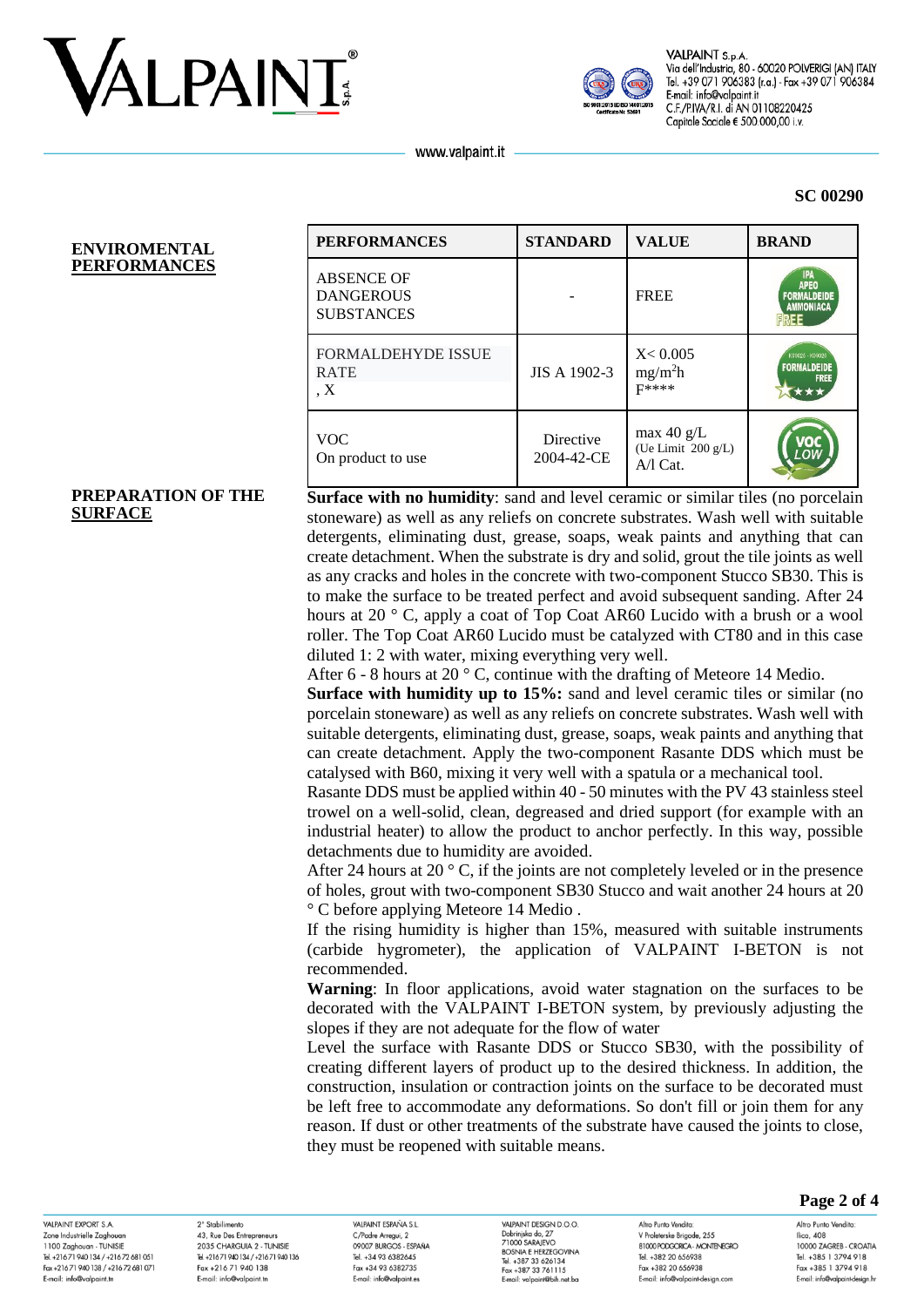# VALPAINT



VALPAINT S.p.A Via dell'Industria, 80 - 60020 POLVERIGI (AN) ITALY Tel. +39 071 906383 (r.a.) - Fax +39 071 906384 E-mail: info@valpaint.it C.F./P.IVA/R.I. di AN 01108220425 Capitale Sociale € 500.000,00 i.v.

www.valpaint.it

**colouring:**

**coats:** 1

If the decoration is done both on the floor and on the wall it is necessary to use the SG15 Sealant in the points of connection between wall and floor leaving a thickness of a few millimeters and creating a "connection cove" for the entire perimeter of the flooring to be treated.

**Application on corners and edges**: before starting work, assess the state of conservation of the sharp edges and corners; if the edge is not perfectly smooth and well consolidated, but appears flaked or fragile, it must be restored with the Rasante DDS, to be applied with the PV 43 stainless steel trowel or with the specific trowels or the stainless steel trowel for internal corners PV 123 and the shaped trowel stainless steel for external corners PV 124 **dilution:** ready to use.

> using Colorì or Valclone Tinting system. Once the colorant has been added, the product must be mixed carefully for at least 3 - 4 minutes with an electric mixer

**PREPARATION OF THE PRODUCT:**

#### **APPLICATION: system:** Stainless steel trowel

**APPLICATION CYCLE:** After 18-24 hours at 20°C Rasante DDS has been applied or after 6-8 hours at 20 $\degree$ C Kit Top Coat Ar60 + CT80 diluted has been applied proceed with the application of Meteore 14 Medio.

drill, until it is perfectly homogeneous

**SKIM COATING:** Apply a skim coat of METEORE 14 MEDIO, inserting the 64 K PV 121 Fibre-Glass Mesh and creating a layer that is sufficient to cover it and obtain an even surface. Smooth the surface thoroughly to avoid the need for sanding and to prevent any lumps, irregular trowel marks and protrusions.

N.B.: On walls and floors in rough cement, or on tiled surfaces with missing tiles, you can apply a skim coat of METEORE 14 GROSSO instead of METEORE 14 MEDIO, using the 64 K PV 121 Fibre-Glass Mesh.

**FINISHING:** After 8 - 10 hours at 20 $^{\circ}$ C, apply a second coat of METEORE 14 MEDIO, again using the PV 43 stainless steel trowel, then spray some water over the entire decorated surface using the PV 106 sprayer, and finish straight away with brush strokes in all directions so as to achieve a surface which is as smooth and compact as possible to avoid the need for sanding. Wait a further 8 - 10 hours at 20°C, and then apply a third coat of METEORE 14 MEDIO using the same method.

**N.B.:** For the third coat you can also use METEORE 14 FINE instead of METEORE 14 MEDIO, to create a more even surface. Then, spray water using the PV 106 sprayer, and smooth the surface with brush strokes in all directions so as to achieve a surface which is as smooth and compact as possible to avoid the need for sanding.

After 12 hours at 20 °C it is possible to protect the surface applying Kit Top Coat AR60 Lucido + CT80 or Kit Top Coat Ar70 Opaco + CT80.

### **[N.B.: before proceeding with the application, please watch the video tutorial](https://www.valpaint.it/it/i-beton-official-video/)  [carefully](https://www.valpaint.it/it/i-beton-official-video/)**

**Application temperature:** superior to  $+10^{\circ}$ C and below  $+30^{\circ}$ C...

**Storage:** in a well closed can, even after use, at a temperature superior to  $+10^{\circ}$ C and below +30°C..

**Stabilty:** 2 years if can is tightly closed, and never opened.

VAI PAINT EYPORT & A Zone Industrielle Zaghoua 1100 Zaghouan - TUNISIE Tel. +21671940134/+21672681051 Fax +216 71 940 138 / +216 72 681 071 E-mail: info@valpaint.tr

2° Stabilimento 43, Rue Des Entrepreneurs 2025 CHARCLILA 2 TUNISIE Tel. +21671 940 134 / +21671 940 136 Fax +216 71 940 138 E-mail: info@valpaint.tn

VAIRAINT ESPAÑA S I C/Padre Arregui, 2 OOOOZ BIJDCOS ESDAÑA Tel. +34 93 6382645 Fax +34 93 6382735 E-mail: info@valpaint.es

VAIRAINT DESIGN D O O VALPAINT DESIGN D.O.O.<br>Dobrinjska do, 27<br>71000 SARAJEVO<br>BOSNIA E HERZEGOVINA Tel. +387 33 626134 Fax +387 33 761115 E-mail: valoaint@bib.net ba

Altro Punto Vendita V Proleterske Brigade, 255 **RIOOD PODGORICA - MONTENEGRO** Tel. +382 20 656938 Fax +382 20 656938 E-mail: info@valpaint-design.com

**Page 3 of 4**

10000 ZAGREB - CROATIA

Tel. +385 1 3794 918

Fax +385 1 3794 918

E-mail: info@valpaint-desian.hr

Altro Punto Vendita:

Ilica, 408